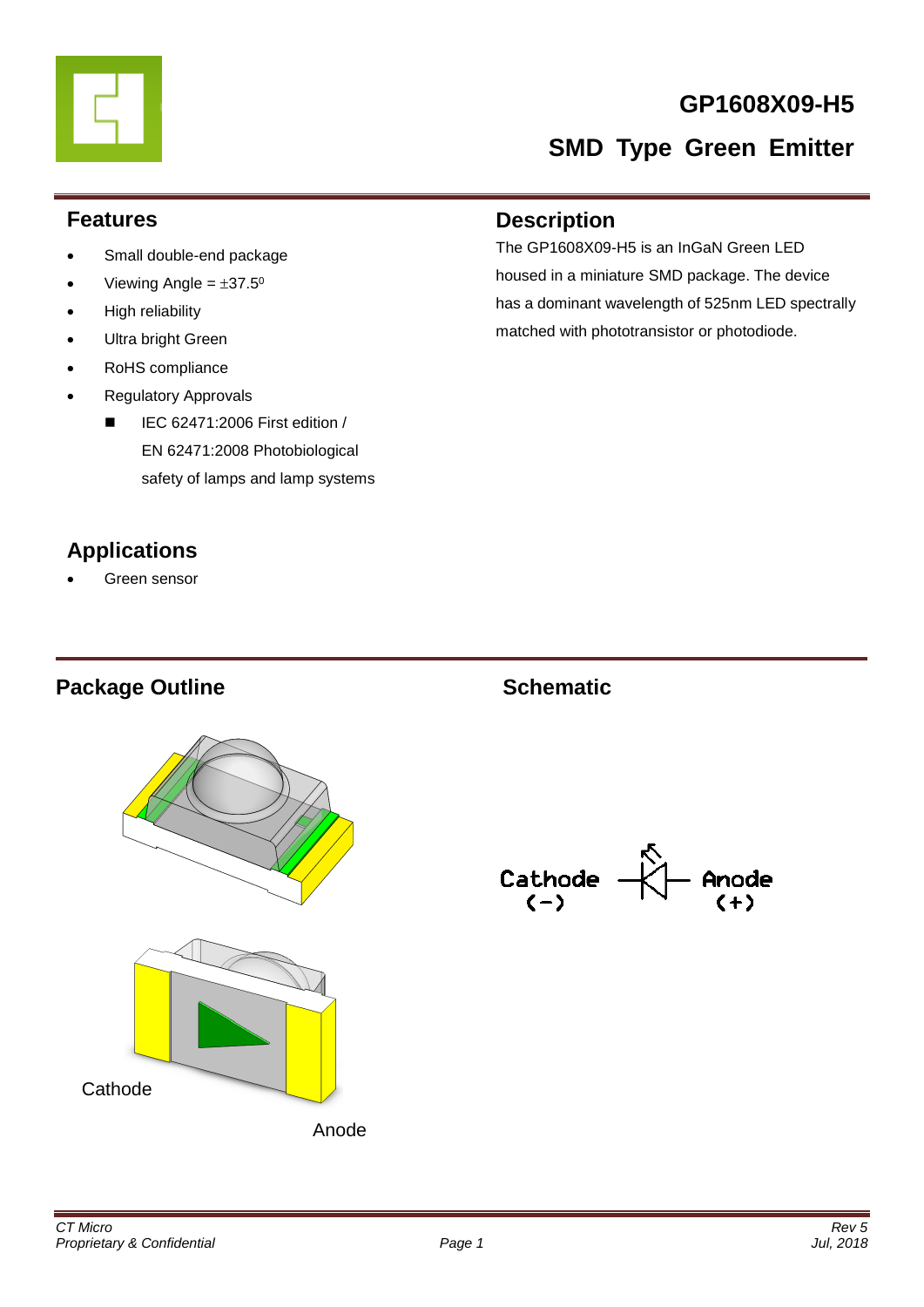

# **Absolute Maximum Rating at 25<sup>0</sup>C**

| <b>Symbol</b>               | <b>Parameters</b>                                        | <b>Ratings</b> | <b>Units</b> | <b>Notes</b> |
|-----------------------------|----------------------------------------------------------|----------------|--------------|--------------|
| IF                          | <b>Continuous Forward Current</b>                        | 20             | mA           |              |
| <b>IFP</b>                  | <b>Peak Forward Current</b>                              | 0.1            | A            |              |
| $V_{R}$                     | Reverse Voltage                                          | 5              | V            |              |
| $\mathsf{T}_{\mathsf{opr}}$ | <b>Operating Temperature</b>                             | $-40 - +85$    | $^{0}C$      |              |
| $T_{\text{stg}}$            | Storage Temperature                                      | $-40 - +100$   | $^{0}C$      |              |
| $T_{sol}$                   | <b>Soldering Temperature</b>                             | 260            | $\rm ^{0}C$  | っ            |
| $P_D$                       | Power Dissipation at (or below) 25℃ Free Air Temperature | 68             | mW           |              |

#### **Electro-Optical Characteristics** *TA = 25°C (unless otherwise specified)*

#### **Optical Characteristics**

| <b>Symbol</b> | <b>Parameters</b>           | <b>Test Conditions</b> | Min                      | <b>Typ</b> | <b>Max</b>               | <b>Units</b> | <b>Notes</b> |
|---------------|-----------------------------|------------------------|--------------------------|------------|--------------------------|--------------|--------------|
| I٧            | Luminous Intensity          | $I_F=20mA$             | 2800                     | $- -$      | 5200                     | mcd          |              |
| le            | Radiant Intensity           | $I_F=20mA$             | 5.0                      | 7.3        | ٠                        | mW/sr        |              |
| Po            | <b>Total Radiated Power</b> | $I_F=20mA$             | ۰                        | 10         | ٠                        | mW           |              |
| λp            | Peak Wavelength             | $I_F=20mA$             | $\overline{\phantom{0}}$ | 520        | $\overline{\phantom{a}}$ | nm           |              |
| λd            | Dominant Wavelength         | $I_F=20mA$             | 515                      | 525        | 535                      | nm           |              |
| Δλ            | Spectral Bandwidth          | $I_F=20mA$             | ۰                        | 30         | -                        | nm           |              |
| $\theta$ 1/2  | Angle of Half Intensity     | $I_F=20mA$             | ٠                        | ±37.5      | ۰                        | deg          |              |

#### **Electrical Characteristics**

| <b>Symbol</b> | <b>Parameters</b>      | <b>Test Conditions</b> | Min | $\tau_{\gamma p}$ | Max | <b>Units</b> | <b>Notes</b> |
|---------------|------------------------|------------------------|-----|-------------------|-----|--------------|--------------|
| $V_F$         | <b>Forward Voltage</b> | $I_F=20mA$             | 1.9 | 2.75              | 3.3 |              | J            |
| IR            | <b>Reverse Current</b> | Vr=5V                  |     | -                 | 10  | μA           |              |

#### **Notes:**

- 1. IFP Conditions--Pulse Width≦ 100μs and Duty≦ 10%.
- 2. Soldering time≦ 5 seconds.
- 3. VF Bin Rank: (Tolerance of Forward Voltage: 0.1V)

| <b>Bin Code</b> | З   |     |
|-----------------|-----|-----|
| Min             | 1.9 | 3.0 |
| Max             | 3.0 | 3.3 |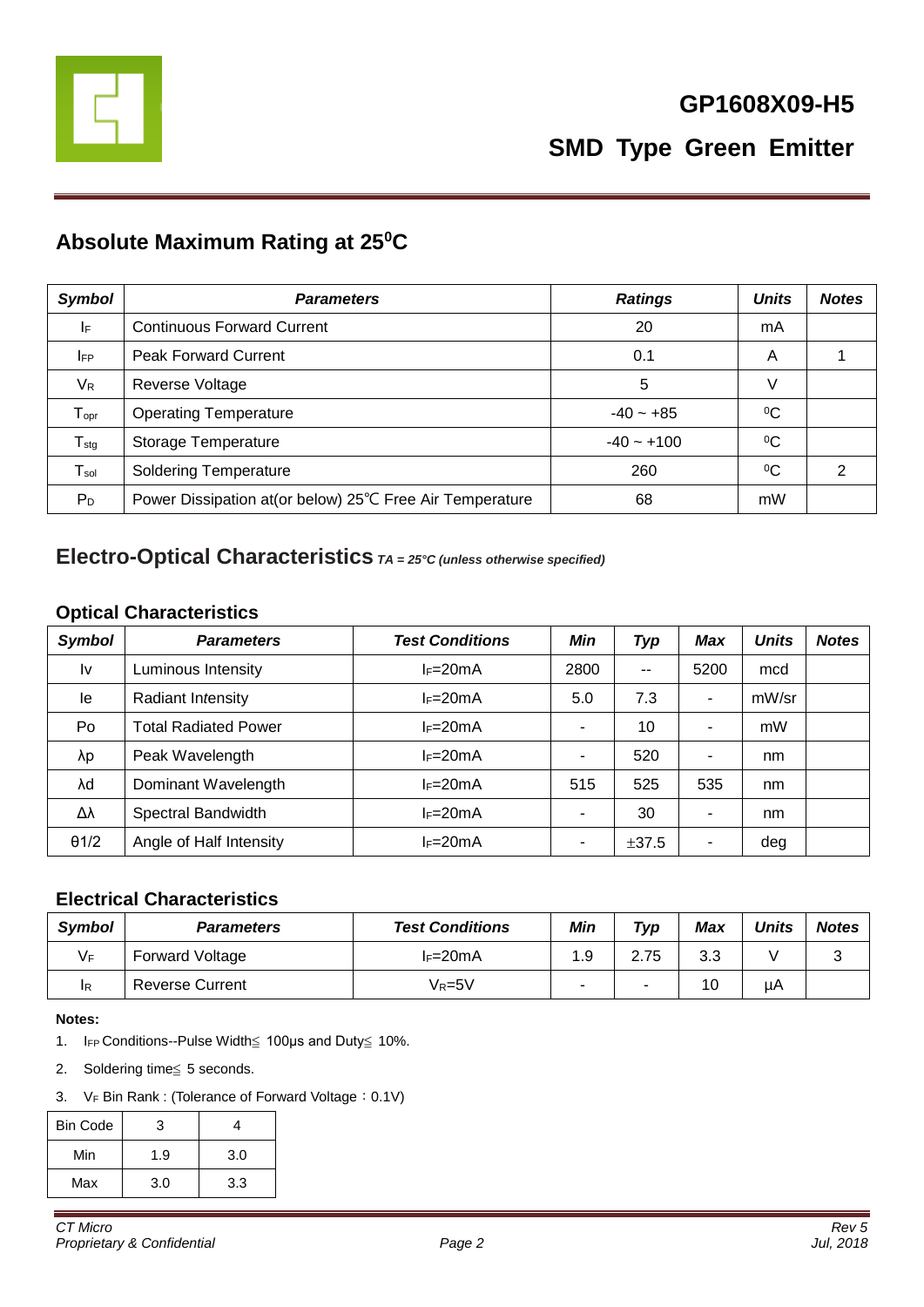

#### **Typical Characteristic Curves**



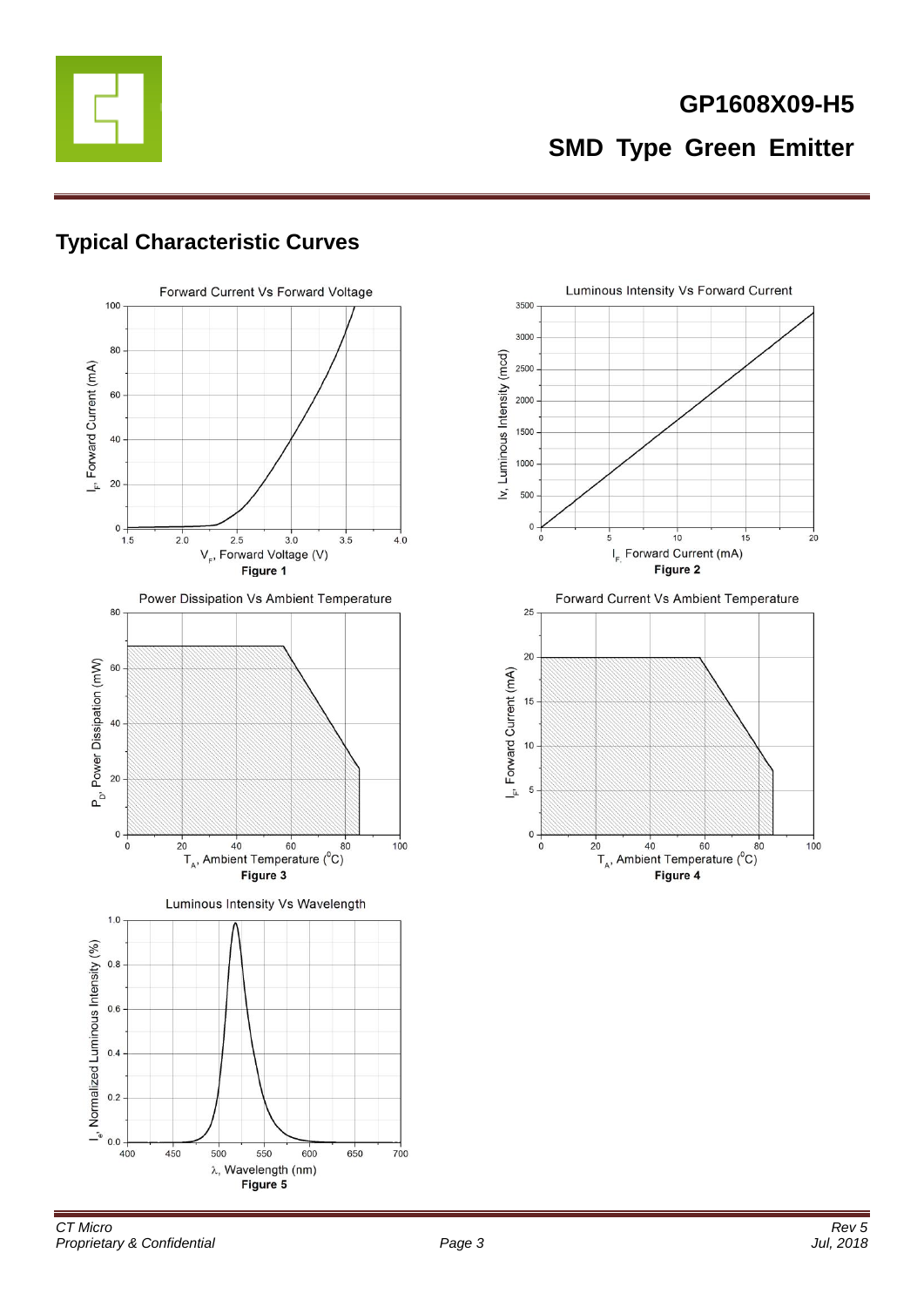

# **Typical Characteristic Curves**

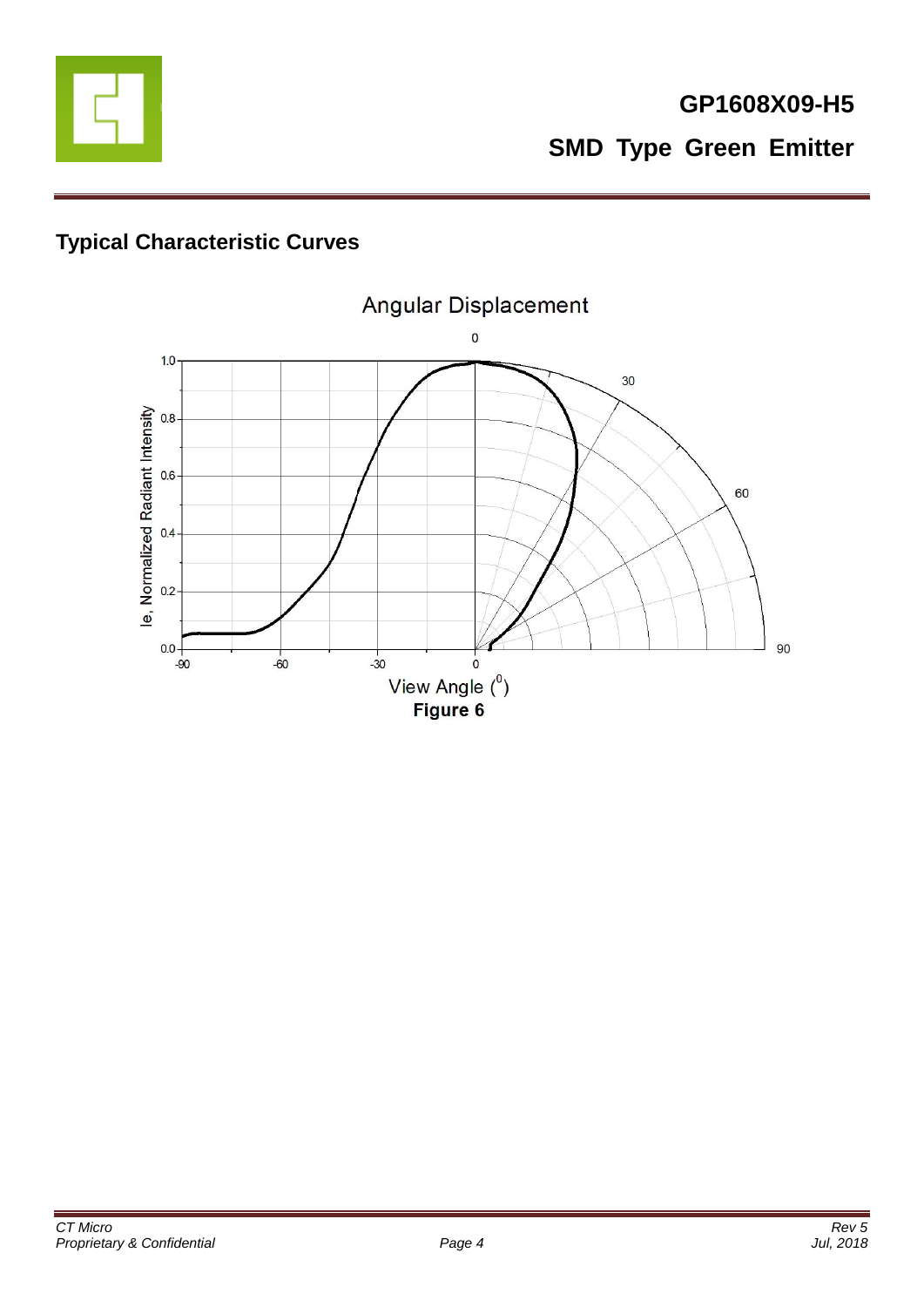



#### **Package Dimension** *All dimensions are in mm, unless otherwise stated*

**Recommended Soldering Mask** *All dimensions are in mm, unless otherwise stated*



#### **Ordering Information**

| <b>Part Number</b> | <b>Description</b> | <b>Quantity</b> |
|--------------------|--------------------|-----------------|
| GP1608X09-H5       | Tape & Reel        | 4000 pcs        |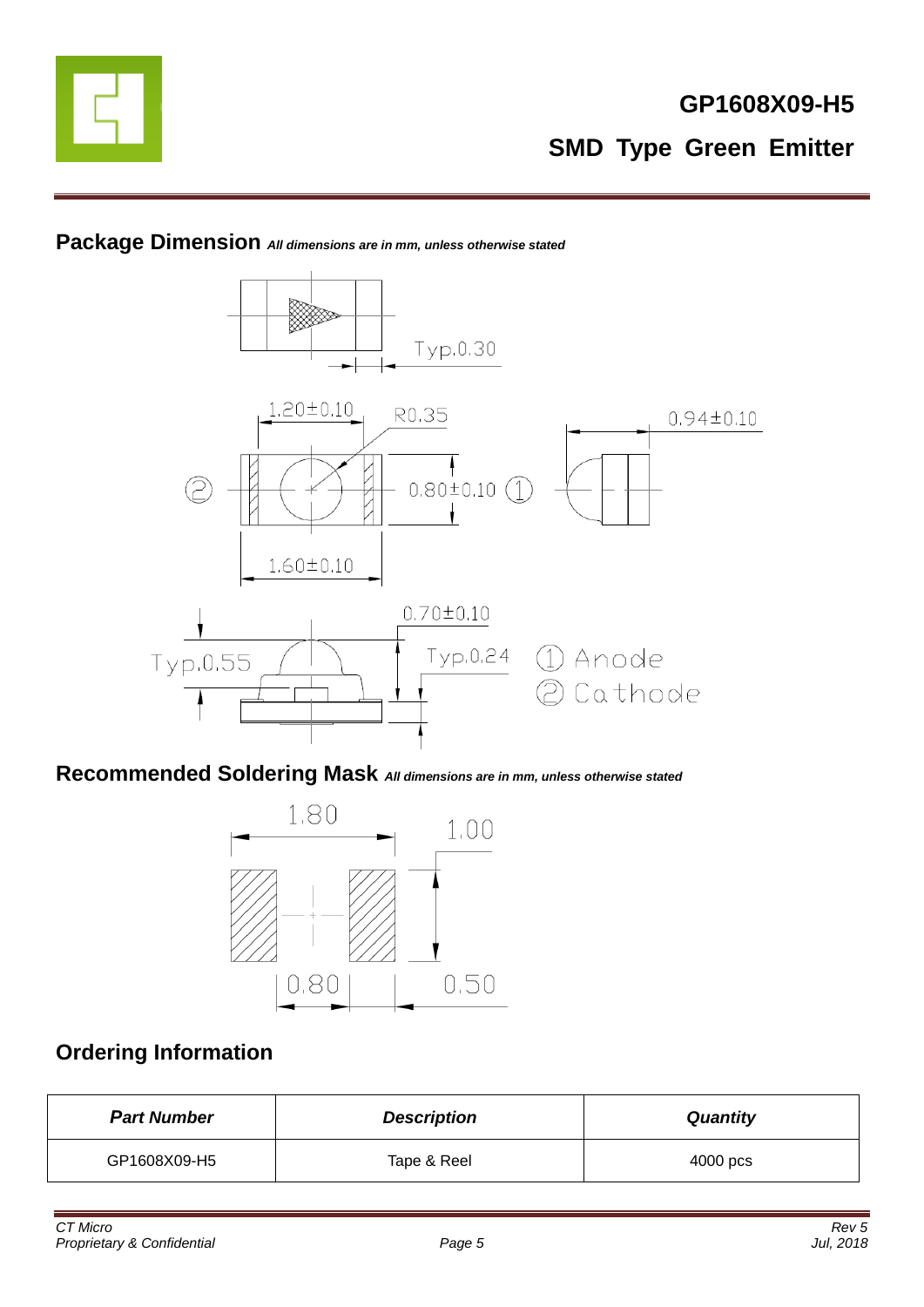



**Reel Dimension** *All dimensions are in mm, unless otherwise stated*

**Tape Dimension** *All dimensions are in mm, unless otherwise stated*

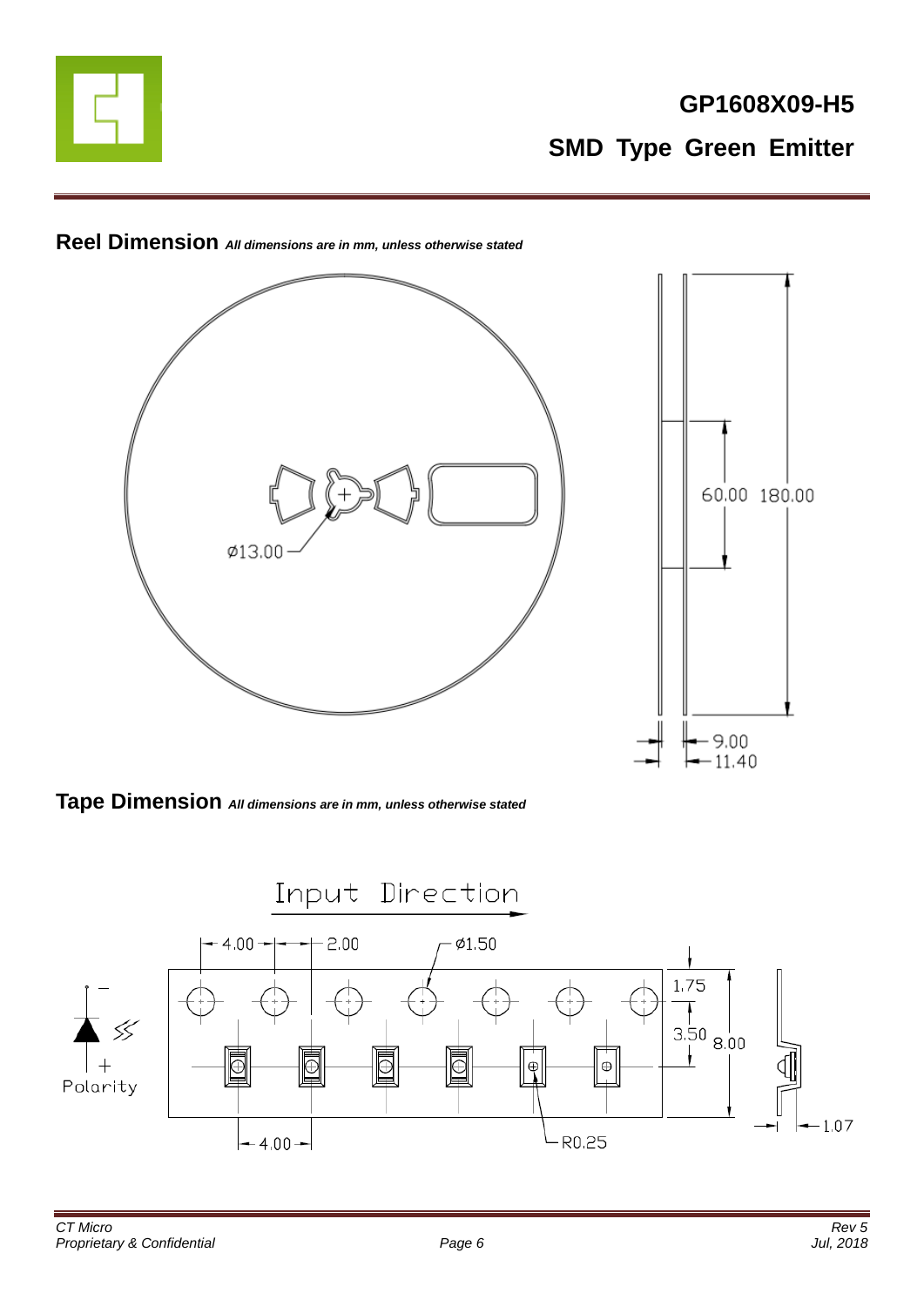

#### **Label Form Specification**



Part no: CTM Production Number Serial no: Production Number Lot no: Lot number Q'ty: Packing Quantity Date Code: Manufacture Date Bin Code: Iv Ranks MADE IN CHINA: Production Place

# **Storage Condition**

- 1. Do not open moisture proof bag before the products are ready to use.
- 2. The moisture barrier bag should be stored at 30°C and 90%R.H. max. before opening. Shelf life of non-opened bag is 12 months after the bag sealing date.
- 3. After opening the moisture barrier bag floor life is 168h at 30°C/60%RH. max. Unused LEDs should be resealed into moisture barrier bag. (Refer to J-STD-020 Standard)
- 4. If the moisture absorbent material has faded away or the LEDs have exceeded the storage time, baking treatment should be performed using the J-STD-033 Standard conditions.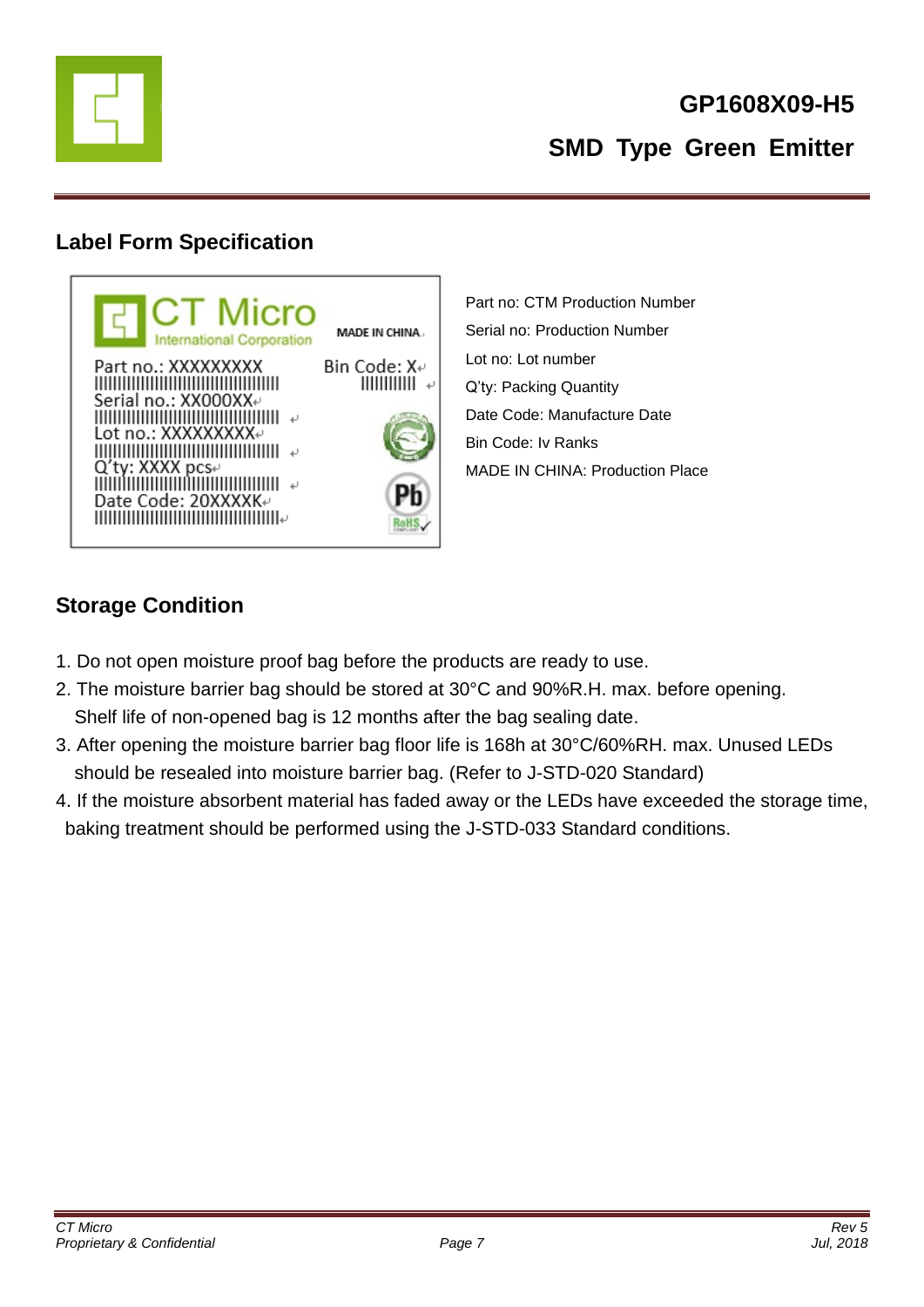![](_page_7_Picture_0.jpeg)

#### **Reflow Profile**

![](_page_7_Figure_3.jpeg)

| <b>Profile Feature</b>                     | <b>Pb-Free Assembly Profile</b>                   |
|--------------------------------------------|---------------------------------------------------|
| Temperature Min. (Tsmin)                   | $150^{\circ}$ C                                   |
| Temperature Max. (Tsmax)                   | $200^{\circ}$ C                                   |
| Time (ts) from (Tsmin to Tsmax)            | 60-120 seconds                                    |
| Ramp-up Rate $(tL$ to t <sub>P</sub> )     | $3^{\circ}$ C/second max.                         |
| Liquidous Temperature $(T_L)$              | $217^{\circ}$ C                                   |
| Time $(t_L)$ Maintained Above $(T_L)$      | $60 - 150$ seconds                                |
| Peak Body Package Temperature              | $260^{\circ}$ C +0 $^{\circ}$ C / -5 $^{\circ}$ C |
| Time (t <sub>P</sub> ) within 5°C of 260°C | 30 seconds                                        |
| Ramp-down Rate ( $T_P$ to $T_L$ )          | 6°C/second max                                    |
| Time 25°C to Peak Temperature              | 8 minutes max.                                    |